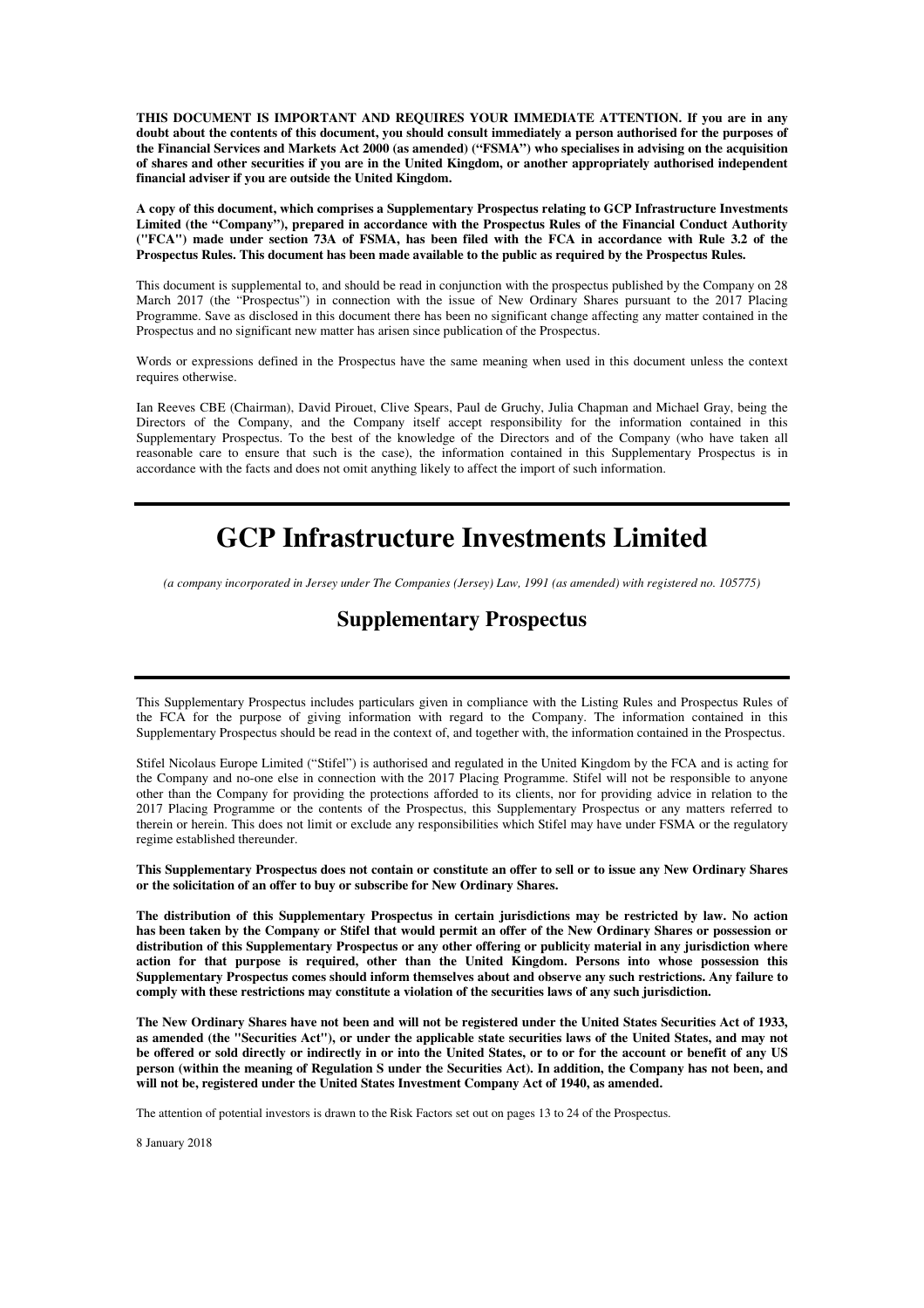#### **1 PURPOSE OF SUPPLEMENTARY PROSPECTUS**

This document constitutes a Supplementary Prospectus required under Prospectus Rule 3.4.1 and is being published to note significant new factors relating to the information included in the Prospectus. On 14 December 2017, the Company published its annual report and financial statements for the year to 30 September 2017 (the "**Annual Report**"), which constitutes a significant new factor relating to financial information and to disclosure regarding capitalisation and indebtedness contained in the Prospectus.

### **2 UPDATE TO THE SUMMARY**

As a result of publication of the Annual Report, B.7 of the Summary on pages 4 to 6 of the Prospectus is hereby updated to include the following information:

| <b>Section B - The Company</b> |                                                                                                          |                                                                                                                                                                                                                                                                                     |                                 |  |
|--------------------------------|----------------------------------------------------------------------------------------------------------|-------------------------------------------------------------------------------------------------------------------------------------------------------------------------------------------------------------------------------------------------------------------------------------|---------------------------------|--|
| B.7                            | <b>Selected historical</b><br>key financial<br>information and<br>significant change<br>to the Company's | Selected historical key financial information of the Company as at 30<br>September 2017 is set out below. The information has been extracted<br>without material adjustment from the audited financial statements of the<br>Company for the financial year ended 30 September 2017. |                                 |  |
|                                | financial condition<br>and operating<br>results                                                          | Group                                                                                                                                                                                                                                                                               | As at $30$<br>September<br>2017 |  |
|                                |                                                                                                          |                                                                                                                                                                                                                                                                                     | £'000                           |  |
|                                |                                                                                                          | <b>Assets</b>                                                                                                                                                                                                                                                                       |                                 |  |
|                                |                                                                                                          | Cash and cash equivalents                                                                                                                                                                                                                                                           | 7,631                           |  |
|                                |                                                                                                          | Other receivables and<br>prepayments                                                                                                                                                                                                                                                | 53                              |  |
|                                |                                                                                                          | Financial assets at fair value<br>through profit or loss                                                                                                                                                                                                                            | 899,258                         |  |
|                                |                                                                                                          | Total assets                                                                                                                                                                                                                                                                        | 906,942                         |  |
|                                |                                                                                                          | Liabilities                                                                                                                                                                                                                                                                         |                                 |  |
|                                |                                                                                                          | Other payables and accrued<br>expenses                                                                                                                                                                                                                                              | (2,499)                         |  |
|                                |                                                                                                          | Interest bearing loans and<br>borrowings                                                                                                                                                                                                                                            | (29, 883)                       |  |
|                                |                                                                                                          | <b>Total liabilities</b>                                                                                                                                                                                                                                                            | (32, 382)                       |  |
|                                |                                                                                                          | Net assets                                                                                                                                                                                                                                                                          | 874,560                         |  |
|                                |                                                                                                          | Detailed below are the adjusted Net Asset Values attributable to the<br>holders of Ordinary Shares as at the relevant date as calculated in<br>accordance with the Company's policies as described in the Prospectus<br>for calculating its quarterly published Net Asset Value.    |                                 |  |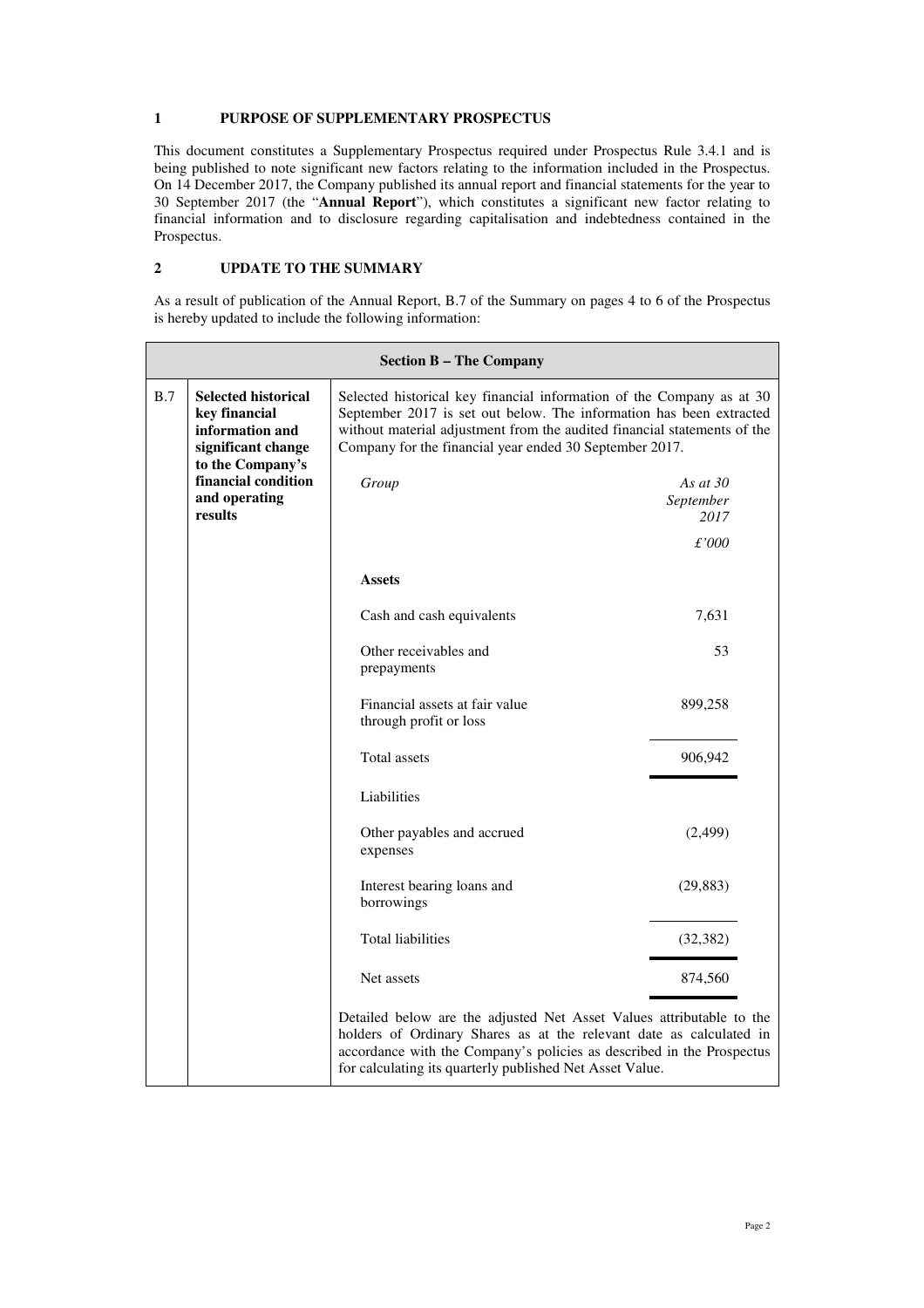| <b>Section B - The Company</b> |  |           |                                                   |    |                                                                                                                                                                                                                                                                                                                                                                                                                                                  |
|--------------------------------|--|-----------|---------------------------------------------------|----|--------------------------------------------------------------------------------------------------------------------------------------------------------------------------------------------------------------------------------------------------------------------------------------------------------------------------------------------------------------------------------------------------------------------------------------------------|
|                                |  |           | Period/Year end position                          |    | As at 30 September 2017                                                                                                                                                                                                                                                                                                                                                                                                                          |
|                                |  | Net       | attributable<br>assets<br>Ordinary Shares (£'000) | to | £874,560                                                                                                                                                                                                                                                                                                                                                                                                                                         |
|                                |  | Share     | Net Asset Value per Ordinary                      |    | 110.57 pence                                                                                                                                                                                                                                                                                                                                                                                                                                     |
|                                |  |           | the date of the Prospectus:                       |    | In addition to information previously disclosed in the Prospectus, since                                                                                                                                                                                                                                                                                                                                                                         |
|                                |  | $\bullet$ | <b>Supplementary Prospectus;</b>                  |    | the Company advanced new loans totalling £227.1 million<br>during the financial year ended 30 September 2017, with a<br>further £68.0 million advanced to the date of this                                                                                                                                                                                                                                                                       |
|                                |  |           | to 31 March 2017;                                 |    | on 20 April 2017, the Company announced a dividend of 1.9<br>pence per Ordinary Share for the period from 1 January 2017                                                                                                                                                                                                                                                                                                                         |
|                                |  | $\bullet$ |                                                   |    | on 20 April 2017, the Company announced that it had entered<br>into a conditional, binding commitment with a Macquarie-<br>owned entity in respect of its acquisition of the Green<br>Investment Bank to subscribe for a series of loan notes with a<br>value of up to c.£140 million, in aggregate, over a c. two year<br>period. As at the date of this Supplementary Prospectus,<br>c.f.93 million had been advanced in respect of this loan; |
|                                |  |           | period from 1 January 2017 to 31 March 2017;      |    | on 2 June 2017, 480,949 Ordinary Shares were issued to<br>Shareholders who elected to receive the scrip dividend<br>alternative in lieu of cash for the interim dividend for the                                                                                                                                                                                                                                                                 |
|                                |  |           |                                                   |    | on 18 July 2017, the Company issued 56,451,613 New<br>Ordinary Shares pursuant to a Placing under the 2017 Placing<br>Programme, which raised total gross proceeds of £70 million;                                                                                                                                                                                                                                                               |
|                                |  |           | 30 June 2017:                                     |    | on 28 July 2017, the Company announced a dividend of 1.9<br>pence per Ordinary Share for the period from 1 April 2017 to                                                                                                                                                                                                                                                                                                                         |
|                                |  |           | period from 1 April 2017 to 30 June 2017;         |    | on 15 September 2017, 290,847 Ordinary Shares were issued<br>to Shareholders who elected to receive the scrip dividend<br>alternative in lieu of cash for the interim dividend for the                                                                                                                                                                                                                                                           |
|                                |  |           | to 30 September 2017;                             |    | on 19 October 2017, the Company announced a dividend of<br>1.9 pence per Ordinary Share for the period from 1 July 2017                                                                                                                                                                                                                                                                                                                          |
|                                |  |           | million is currently drawn down;                  |    | on 28 November 2017, the Company entered into an<br>agreement with Royal Bank of Scotland in respect of an<br>increase to the £75 million revolving credit facility entered<br>into on 17 January 2017 of £15 million, thereby increasing<br>the total amount of the facility to £90 million of which £30                                                                                                                                        |
|                                |  |           |                                                   |    | on 1 December 2017, 359,717 Ordinary Shares were issued<br>to Shareholders who elected to receive the scrip dividend<br>alternative in lieu of cash for the interim dividend for the<br>period from 1 July 2017 to 30 September 2017; and                                                                                                                                                                                                        |
|                                |  |           |                                                   |    | on 13 December 2017, the Investment Advisory Agreement                                                                                                                                                                                                                                                                                                                                                                                           |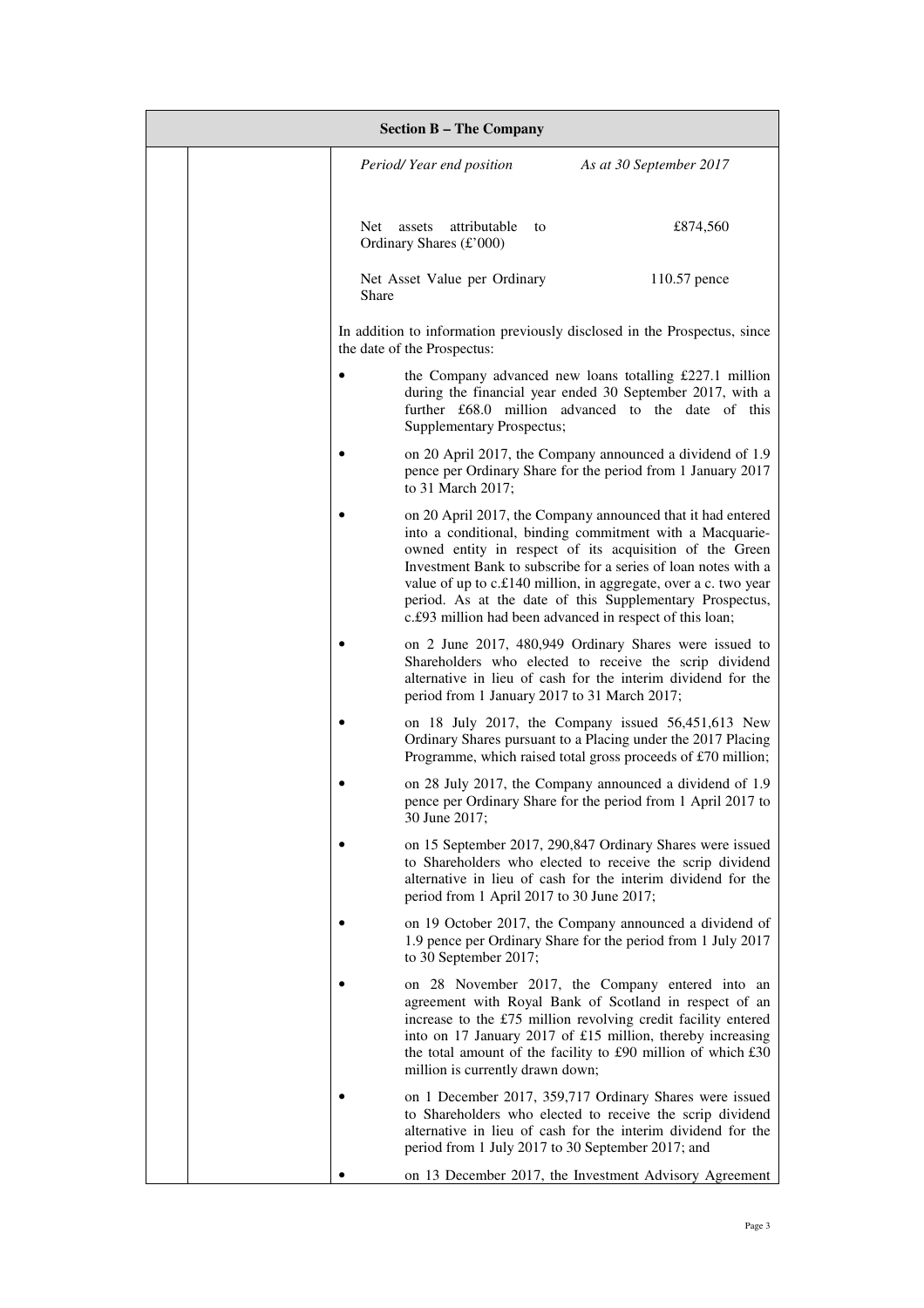| <b>Section B – The Company</b> |  |                                                                                                                                                                                                                                                                                                                                                                                                                                                                                                                                                                             |
|--------------------------------|--|-----------------------------------------------------------------------------------------------------------------------------------------------------------------------------------------------------------------------------------------------------------------------------------------------------------------------------------------------------------------------------------------------------------------------------------------------------------------------------------------------------------------------------------------------------------------------------|
|                                |  | was amended and restated. As well as making certain<br>changes of a technical or regulatory nature, the Investment<br>Advisory Agreement was amended to provide that the<br>agreement may be terminated without cause by either of the<br>Company or the Investment Adviser giving 24 months'<br>written notice to the other, such notice not to be given prior<br>to 29 February 2020. As the Investment Adviser is deemed to<br>be a related party to the Company, the transaction constituted<br>a "smaller related party transaction" pursuant to the Listing<br>Rules. |
|                                |  | Save to the extent disclosed above and in the Prospectus, there has been<br>no significant change in the financial condition and operating results of<br>the Group during the period from 1 October 2013 to 30 September 2017<br>or subsequent to 30 September 2017, being the end of the period covered<br>by the historical financial information set out above.                                                                                                                                                                                                          |

#### **3 UPDATE TO PART 6 (ADDITIONAL INFORMATION ON THE COMPANY), PARAGRAPH 9 (CAPITALISATION AND INDEBTEDNESS)**

| Capitalisation and Indebtedness                                                 | As at 30 September<br>2017 |
|---------------------------------------------------------------------------------|----------------------------|
|                                                                                 | £'000                      |
| <b>Total current debt</b>                                                       |                            |
| Guaranteed                                                                      |                            |
| Secured                                                                         | 30,000                     |
| Unguaranteed/unsecured                                                          | 2,499                      |
| <b>Total current debt</b>                                                       | 32,499                     |
| Total non-current debt (excluding current portion of<br>long-term debt)         |                            |
| Guaranteed                                                                      |                            |
| Secured                                                                         |                            |
| Unguaranteed/unsecured                                                          |                            |
| <b>Total non-current debt</b>                                                   |                            |
| Shareholders' equity (excludes accumulated retained<br>earnings of £23,514,000) |                            |
| Share capital                                                                   | 7,909                      |
| Share premium                                                                   | 843,036                    |
| Other capital reserves                                                          | 101                        |
| Total Shareholders' equity (excludes retained earnings)                         | 851,046                    |

The information on total current debt, total non-current debt and Shareholders' equity set out above has been extracted from the audited accounts of the Company for the financial year ended 30 September 2017. The gross amount of outstanding debt at the reporting date was £30.0 million. Shareholders' equity excludes accumulated retained earnings of £23,514,000. Since 30 September 2017, the Company has issued 359,717 Ordinary Shares, which were issued to Shareholders who elected to receive the scrip dividend alternative in lieu of cash for the interim dividend for the period from 1 July 2017 to 30 September 2017. On 28 November 2017, the Company entered into an agreement with Royal Bank of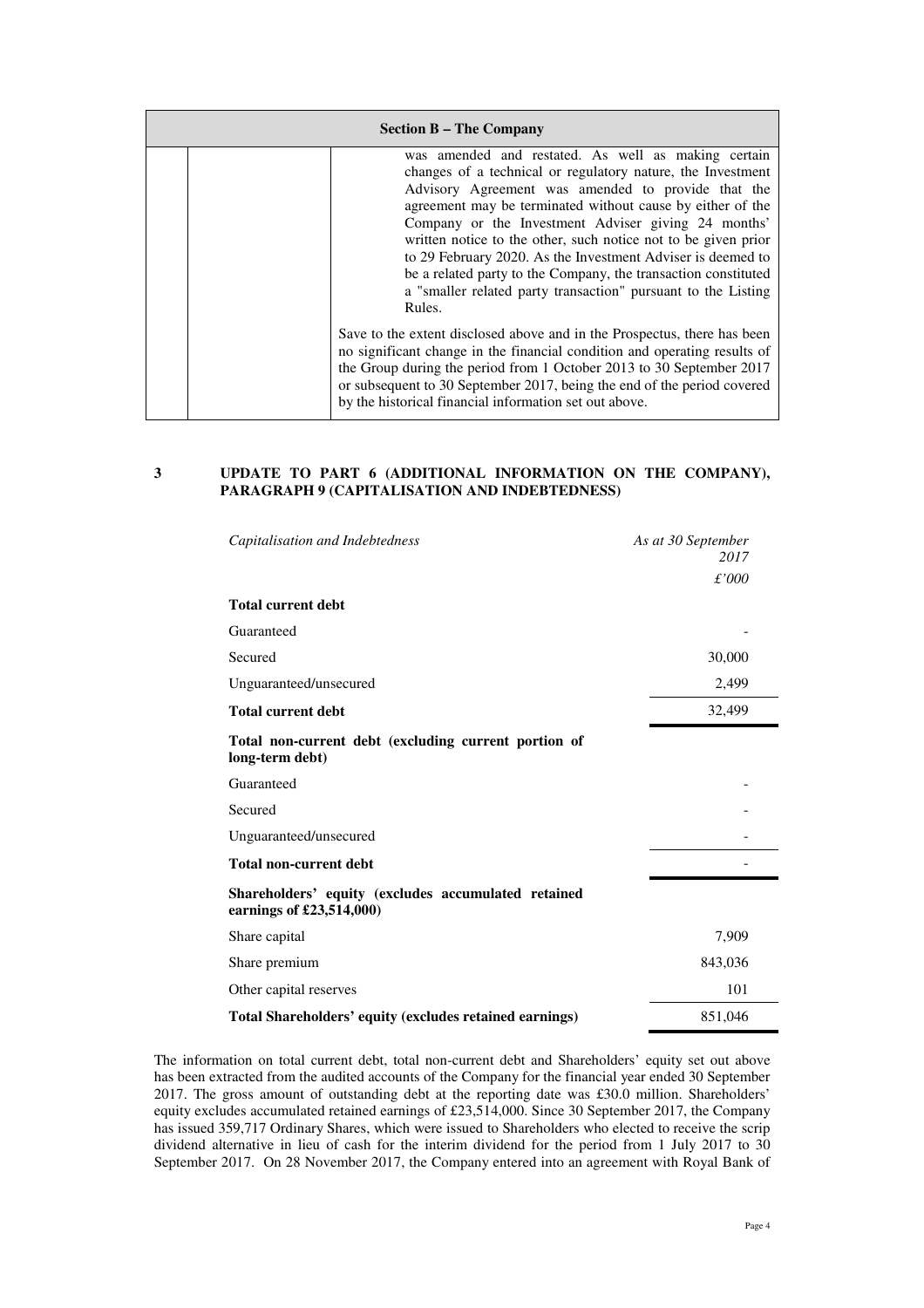Scotland Limited in respect of an increase to the £75 million revolving credit facility entered into on 17 January 2017. The increased facility is for an amount of £90 million.

|                                                           | As at 30 September |
|-----------------------------------------------------------|--------------------|
|                                                           | 2017               |
|                                                           | £'000              |
| <b>Net indebtedness</b>                                   |                    |
| A. Cash                                                   | 7,631              |
| B. Cash equivalent – amounts held on security account     |                    |
| C. Trading securities                                     |                    |
| D. Liquidity $(A+B+C)$                                    | 7,631              |
| E. Current financial receivables                          | 53                 |
| F. Current bank debt                                      | 30,000             |
| G. Current proportion of non-current debt                 |                    |
| H. Other current financial debt                           | 2,499              |
| I. Current financial debt $(F+G+H)$                       | 32,499             |
| J. Net current financial indebtedness (resources) (I-E-D) | 24,815             |
| K. Non-current bank loans                                 |                    |
| L. Bonds issues                                           |                    |
| M. Other non-current loans                                |                    |
| N. Non-current financial indebtedness (K+L+M)             |                    |
| O. Net financial indebtedness/(resources) (J+N)           | 24,815             |

There is no indirect or contingent indebtedness. The information set out above has been extracted from the audited accounts of the Company for the financial year ended 30 September 2017.

#### **4 UPDATE TO PART 7 (FINANCIAL INFORMATION ON THE COMPANY)**

#### **Audited financial statements of the Company for the financial year ended 30 September 2017**

The audited financial statements of the Company for the financial year ended 30 September 2017 have been prepared in accordance with International Financial Reporting Standards and have been submitted to the National Storage Mechanism and are available for inspection at http://www.morningstar.co.uk/uk/NSM and are incorporated into this document by reference.

The audited financial statements of the Company for the financial year ended 30 September 2017 (which have been incorporated in this document by reference), include, on the pages specified in the table below, the following information:

| Nature of information             | For the year               |
|-----------------------------------|----------------------------|
|                                   | ended 30<br>September 2017 |
|                                   |                            |
|                                   | Page $No(s)$               |
| Statement of comprehensive income | 67                         |
| Statement of financial position   | 68                         |
| Statement of changes in equity    | 69                         |
| Statement of cash flows           | 70                         |
| Significant accounting policies   | $71 - 72$                  |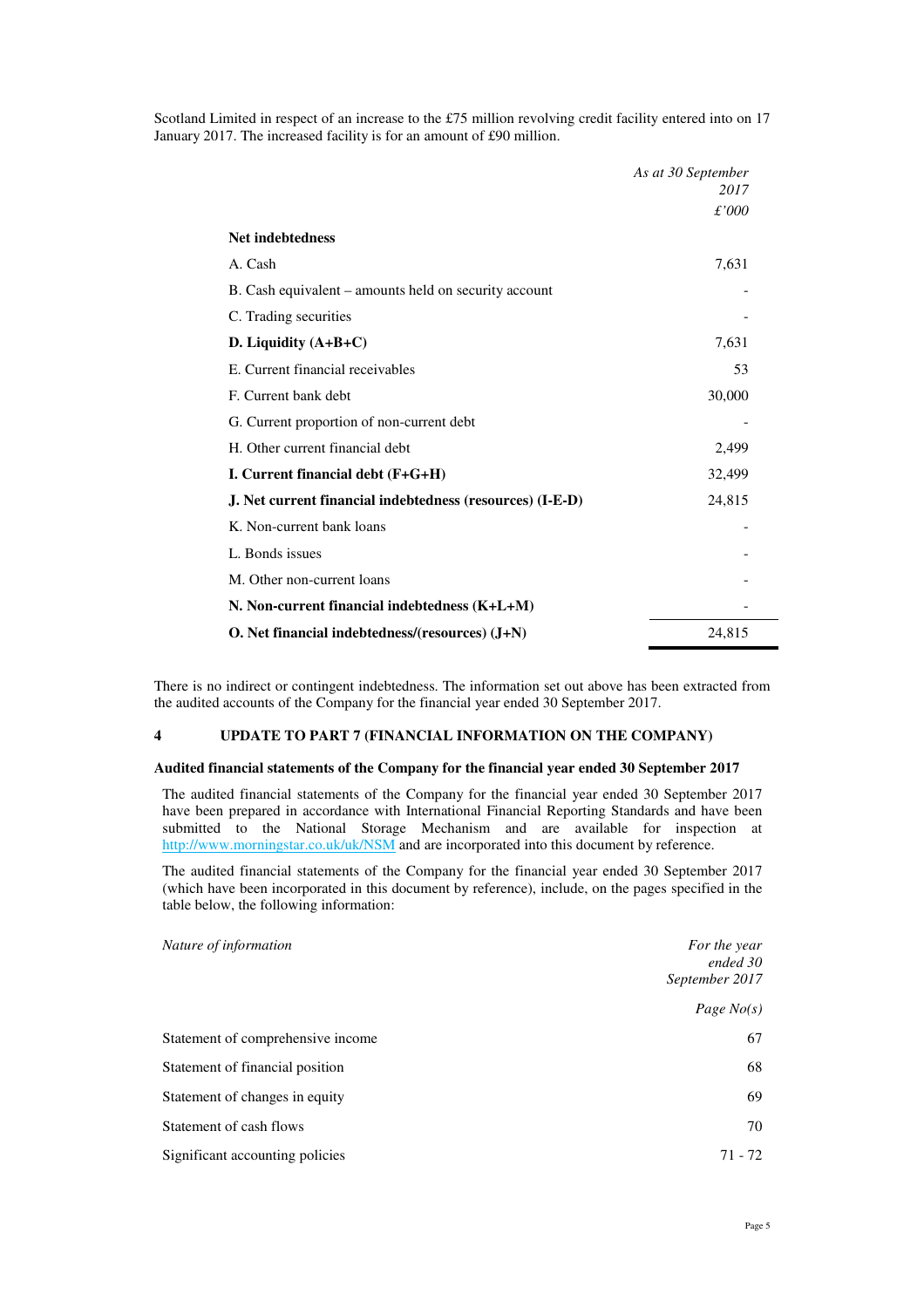| Notes to the financial statements | $71 - 90$ |
|-----------------------------------|-----------|
| Independent Auditor's report      | 64 - 66   |
| Chairman's statement              | $4 - 5$   |
| Strategic report                  | $8 - 35$  |
| Directors' report                 | $59 - 60$ |
| Remuneration report               | $55 - 57$ |
| Corporate governance statement    | $44 - 51$ |
| Audit & Risk Committee report     | $52 - 53$ |

Any statement contained in the audited financial statements of the Company for the financial year ended 30 September 2017 which is deemed to be incorporated by reference herein, shall be deemed to be modified or superseded for the purpose of this document to the extent that a statement contained herein (or in a later document which is incorporated by reference herein) modifies or supersedes such earlier statement (whether expressly, by implication or otherwise). Any statement so modified or superseded shall not be deemed, except as so modified or superseded, to constitute a part of this document. The non-incorporated parts of the audited financial statements of the Company for the financial year ended 30 September 2017 are not relevant to investors.

The Company will provide, without charge, to each person to whom a copy of this document has been delivered, upon the written request of such person, a copy of the audited financial statements of the Company for the financial year ended 30 September 2017 that are incorporated by reference herein. Written requests should be directed to the Company at its registered office.

#### **5 SIGNIFICANT CHANGE**

Save to the extent disclosed below, there has been no significant change in the financial or trading position of the Group since 30 September 2017, being the end of the period covered by the historical financial information:

- the Company advanced loans totalling £68.0 million to the date of this Supplementary Prospectus;
- on 19 October 2017, the Company announced a dividend of 1.9 pence per Ordinary Share for the period from 1 July 2017 to 30 September 2017;
- on 28 November 2017, the Company entered into an agreement with Royal Bank of Scotland in respect of an increase to the £75 million revolving credit facility entered into on 17 January 2017 of £15 million, thereby increasing the total amount of the facility to £90 million of which £30 million is currently drawn down;
- on 1 December 2017, 359,717 Ordinary Shares were issued to Shareholders who elected to receive the scrip dividend alternative in lieu of cash for the interim dividend for the period from 1 July 2017 to 30 September 2017; and
- on 13 December 2017, the Investment Advisory Agreement was amended and restated. As well as making certain changes of a technical or regulatory nature, the Investment Advisory Agreement was amended to provide that the agreement may be terminated without cause by either of the Company or the Investment Adviser giving 24 months' written notice to the other, such notice not to be given prior to 29 February 2020. As the Investment Adviser is deemed to be a related party to the Company, the transaction constituted a "smaller related party transaction" pursuant to the Listing Rules.

#### **6 DOCUMENTS AVAILABLE FOR INSPECTION**

Copies of the Prospectus, this Supplementary Prospectus and the annual report and accounts for the financial year ended 30 September 2017 will be available for inspection during normal business hours on any day (except Saturdays, Sundays, bank and public holidays) free of charge to the public at the